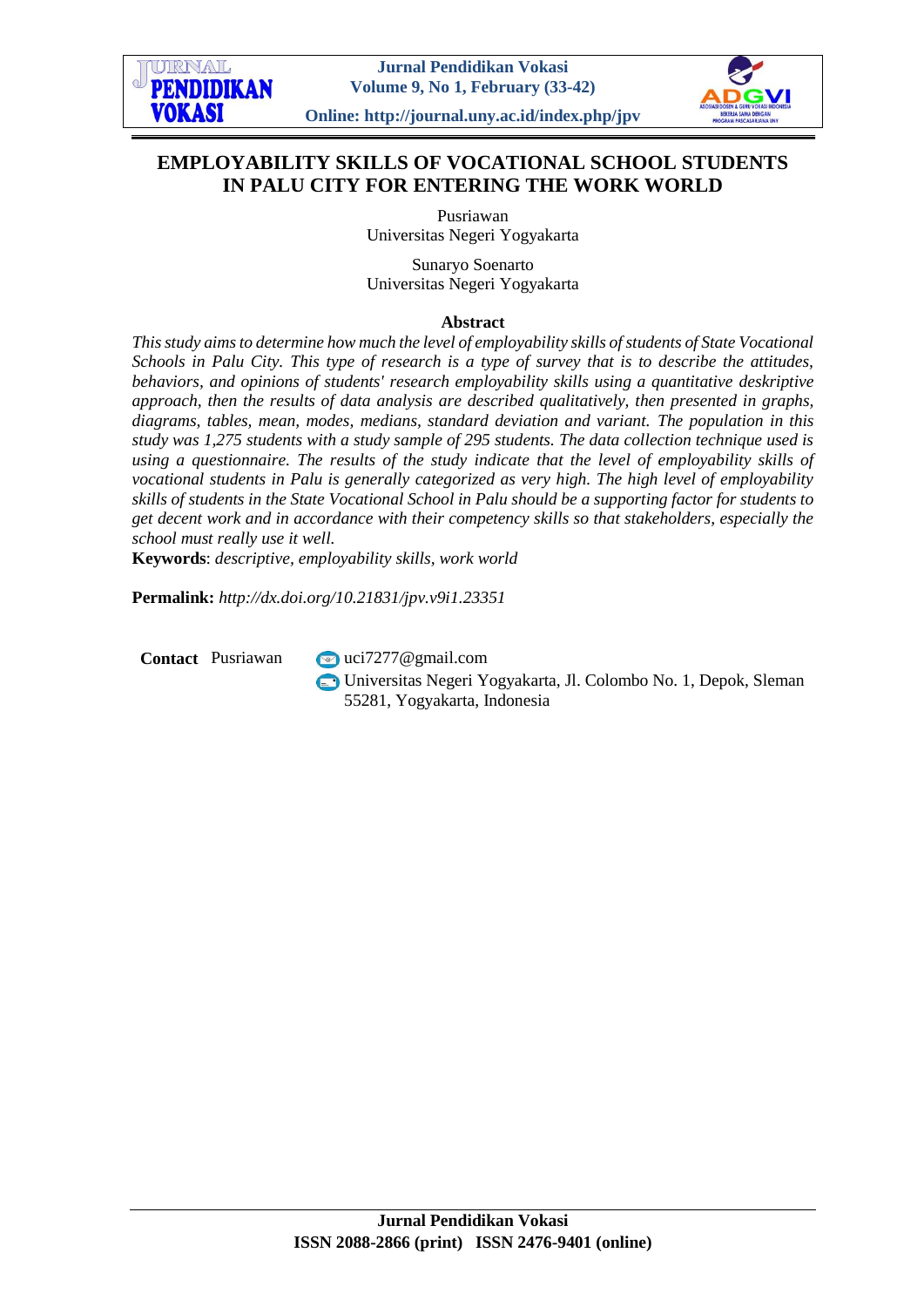### **INTRODUCTION**

The progress of economy and technology in this era of globalization increasingly demands the availability of qualified and competent Human Resources (HR) in all business sectors in order to be able to face increasingly sharp competition. This development also makes changes in the world of work. Simple and manual knowledge-based jobs are replaced with jobs that require the skill of applying complex knowledge and communication. Billet (Sudira, 2016) said: There are 4 things that need to be considered related to changes in the world of work and working life, namely: (1) what types of jobs are available; (2) how everyone can participate in the work; (3) what competencies are needed in work; (4) whether they can participate well in the work. Therefore how to anticipate developments and changes in the world of work is a necessity. One important sector to consider in facing the challenges of globalization is the education sector. This sector is expected to play a role in providing services, especially producing graduates who have excellence and are able to compete in global situations.

Education is an important aspect that is the main need of every human being. Education creates a change in attitude and ethics in a person. These changes start from the less good to be the better, from the less understanding to the more understanding, and so on. The problem of education is a problem that concerns the interests of all people, not only concerning investment and the condition of the nation in the present, but the impact will be felt in the future (Kuncoro, 2009, p. 2). Through education programs, Indonesian people can improve their competence in various fields and development sectors, especially in the world of education where graduates must be able to compete with other nations and be ready to fill existing jobs.

Vocational High School (*Sekolah Menengah Kejuruan*/SMK) is substantially one of the educational institutions that aims to produce graduates who are ready to work, entrepreneurial, intelligent, competitive, and have national identity and are able to develop local excellence and be able to compete in the global market. The vocational education system is required to produce learning outcomes that are in accordance with the needs of the workforce

(Wagiran, 2009). These objectives are listed in the National Education System Law No. 20 of 2003 Article 15 which mentions the specific objective of Vocational Schools is to prepare students to become productive human beings, able to work independently, fill job vacancies in the business world and the industrial world as middle-level workforce in accordance with the competencies in the chosen expertise program. Clark & Winch (2007) states that vocational education is an effort to develop social workforce, maintain, accelerate, and improve the quality of a particular workforce in order to increase community productivity.

The vocational education curriculum is specifically designed to facilitate students to be able to master a field of expertise both in hard skills and soft skills aspects in the hope of becoming HR who are ready to enter the workforce and engage in community life, and have a good attitude and in accordance with the prevailing norms in society. The employment sector in Indonesia in general there are still gaps that occur between skills possessed by employers and industrial needs. This can be proven by the still high proportion of unemployment rates for SMK graduates. Based on data from the Central Bureau of Statistics (BPS), central Sulawesi shows that the data on the number of open unemployment rates (TPT) of SMK is the second largest contributor, this number will always increase because every year every vocational school, especially in the city of Palu will surely pass its students there are thousands, but not all graduates can be accommodated in the workforce.

Vocational education is believed to have a large contribution to the development of society and the improvement of the economy of a country. State competitiveness depends a lot on workers who have the knowledge and skills, because they will increase efficiency and value added production. Vocational education and training in essence is a place to prepare a knowledgeable, skilled, and personable workforce to meet the expectations of the world of work and industry. But the real conditions show that many graduates of vocational education do not get work, even those who have worked face a problem of skills. Provision of knowledge and skills they have is not enough to be able to sustain in the work environment. One of the reasons is because the workforce does not have sufficient employability skills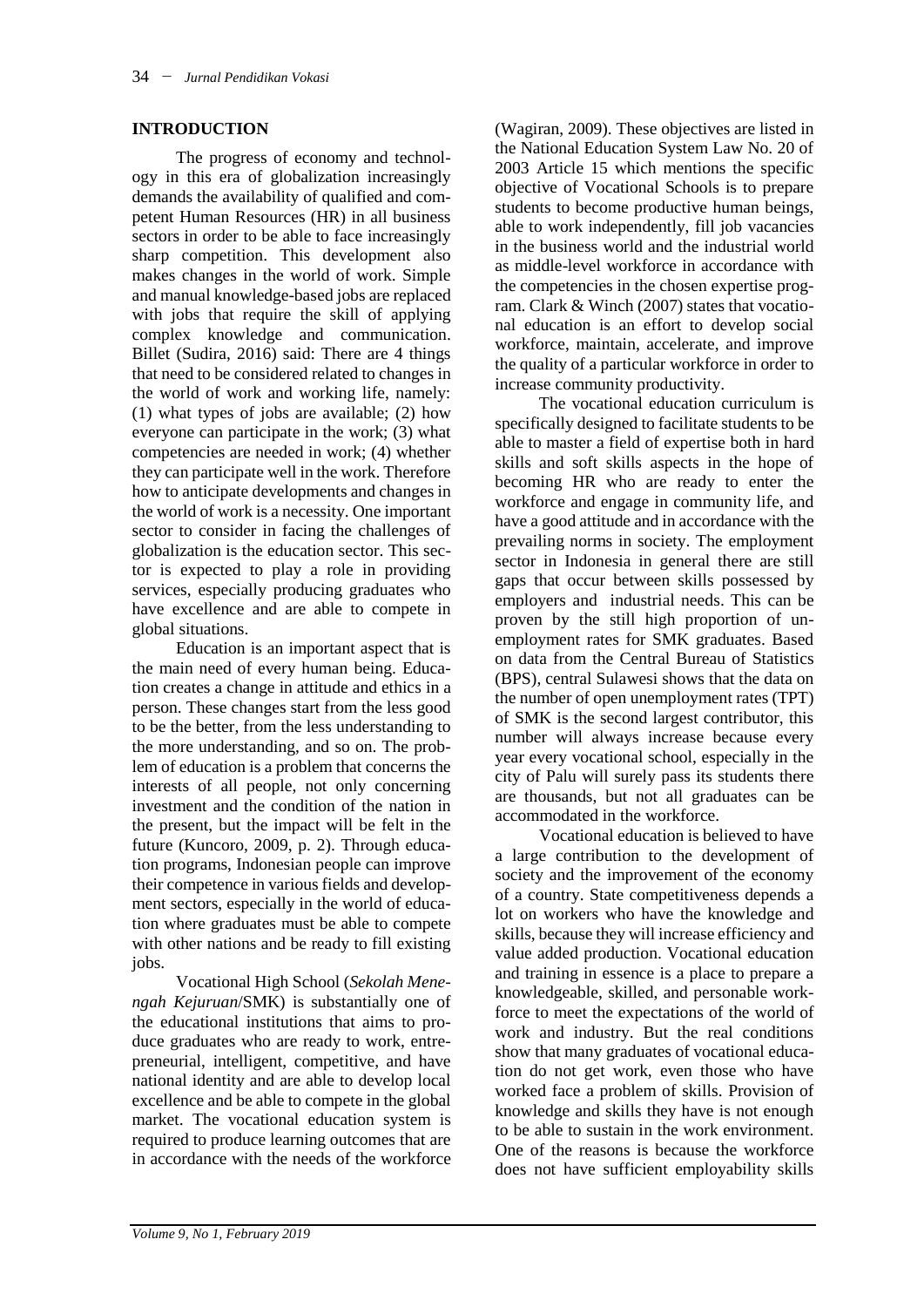such as the demands of the workforce. For this reason, vocational education institutions are expected to anticipate developments in the workforce precisely through various learning approaches to be more flexible in responding to the rapidly changing demands of the workforce.

The problem of educated unemployment compared to educated non-unemployed is precisely the more complex educated unemployment. This is because unemployed non-educated people are willing to work in the nonformal sector, while educated unemployed are equipped with the knowledge they have to work in the formal sector to get high salaries and 'prestige' in the community.

In fact, the learning process in SMK prioritizes the formation of Hard skills as a provision given to graduates to be able to compete in the workforce. Hard skills are technical skills that can be measured and observed. Every vocational school graduate should have hard skills as well as soft skills. Soft skills are non-technical skills that are important for SMK graduates. Soft skills allow a person to adjust to work they have not mastered. On the other hand, activities carried out in the industry are not only using technical skills, but also there are activities of interaction with others. People are required to work together with one another. Vocational graduates are also required to solve problems that arise in the workplace. In addition, SMK graduates are also required to be able to manage themselves and develop themselves to have good careers. Therefore, soft skills are a necessity to produce competent vocational graduates. One form of soft skills is employability skills. Employability skills are non-technical skills needed by each individual, both job seekers and workers themselves, that can be transferred and learned through both habituation and training. Employability skills are general in nature and across all types of industries, business sizes, and employment levels ranging from entry level workers to the highest positions (Robinson, 2000).

The empirical facts show that the goal of implementing vocational education has not been achieved. Not all vocational graduates can meet the demands of employment according to their specialization. This is caused by a gap between the skills possessed by vocational graduates and the skills needed in the industrial world. Provision of skills and knowledge

acquired at school is not enough to answer the needs of the workforce. According to Hanafi (2012), there are several factors that are identified as being problems that are not absorbed by graduates of vocational education, including: (1) the information obtained is not sufficiently supportive for obtaining employment; (2) industries generally look for experienced workers; (3) industry complaints that many SMK graduates do not have appropriate skills, especially employability to survive and survive in various situations and working conditions.

The characteristics of the world of work and the qualifications of labor needed by the industry in the XXI century are changing rapidly (Tome, 2007, p. 336). This change is caused by the rapid development of technology. The impact of this technological development not only increases work efficiency, but also affects changes in the workplace, how to work, the formation of work organization structures, and will bring more competitive competition. According to Rojewski in Hanafi (2014) there are four changes in the current workplace, namely (1) a shift from quantity to quality; (2) increased competition for labor; (3) data processing with information technology; (4) restructuring in the workplace.

One of the characteristics of the XXI century industry is the increasing need for generic skill attributes that must be possessed by workers (Gibb, 2004). Employability skills set by UNESCO (2012) as an important skill for implementing and maintaining one's job. They need a variety of skills that can be transferred and adapted to work and environmental needs. Employability skills include problem analysis and choosing the right solution, communicating effective ideas and information, being creative, showing leadership and awareness, and showing entrepreneurial abilities. Research conducted by Hanafi (2012) states that many vocational education graduates do not get jobs because they do not have skills, one of which is employability skills. Therefore, work-oriented education through the mastery of technical skills and employability skills is needed to sustain economic development in the XXI century (Esposto & Meagher, 2007).

Employability skills are a skill that must be owned by a prospective workforce and also people who have worked. Bennett (2006) states that the biggest challenge in the world of vocational education is to produce graduates who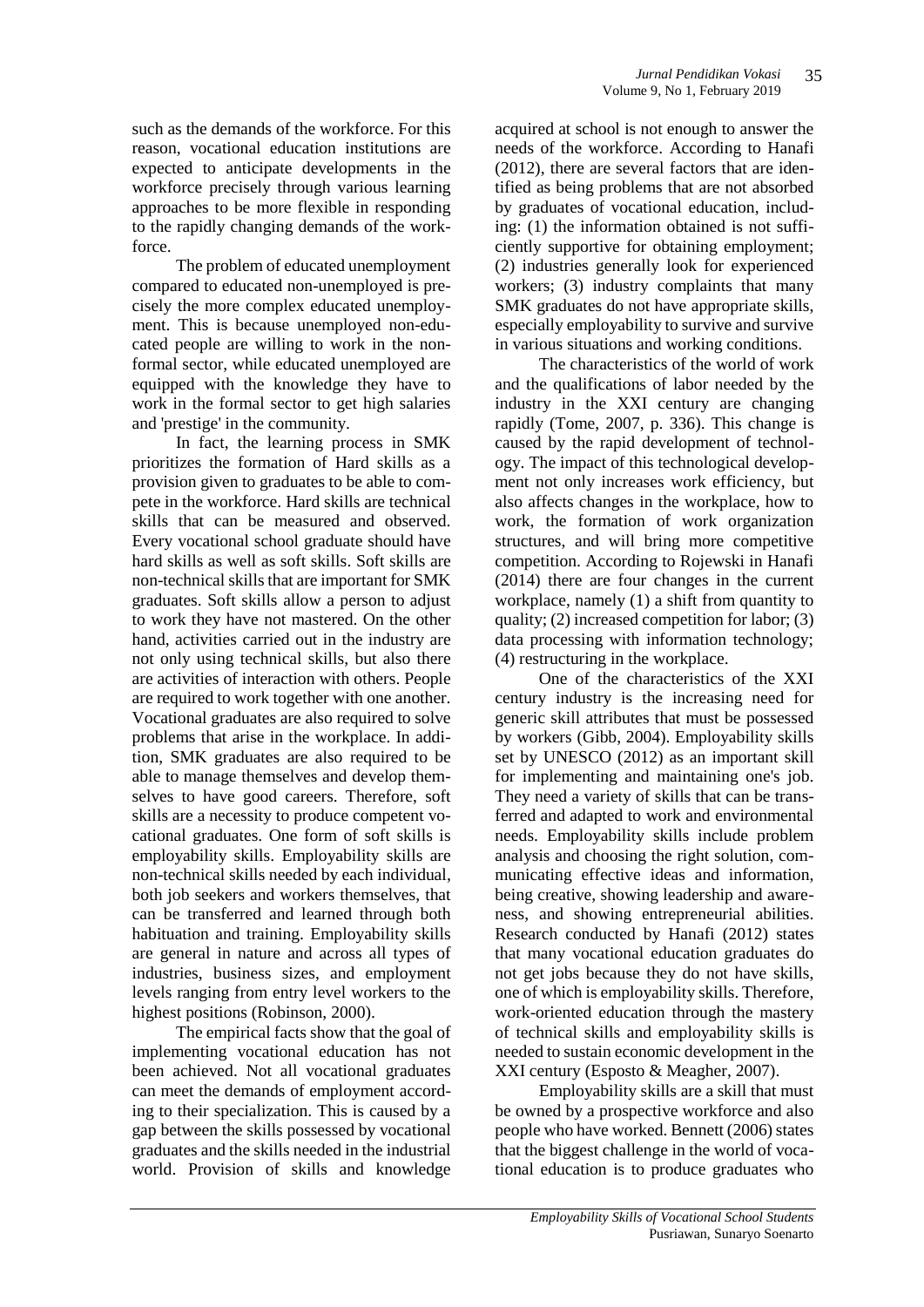have academic skills, abilities in mastering specific skills (technical skills), and balanced employability skills. Sudana (Hartiningtyas, Purnomo, & Elmunsyah, 2016) Vocational graduates can become skilled and qualified workforce if they truly master the hard skills and soft skills aspects. Hard skills aspects are technical skills, while soft skills are behavioral skills. Hard skills and soft skills are formed through the learning process in accordance with the competence of their skills, both during class hours and outside of school hours. The formation of attitudes that support aspects of students' employability skills requires a periodic and continuous process that is massive and comprehensive, so that vocational graduates can meet the standards needed by the workforce and industry and become professional workforce.

Sudira (2011, p. 43) in his dissertation downgraded the definition of employability skills into a set of non-technical and transferable skills needed to obtain, maintain, and develop one's career in the workplace. Employability skills have a transferable nature which means that employability skills can be used under any circumstances. As an example of problem solving as one aspect of employability skills, one can use problem solving skills either at home, at work, or in other circumstances. This is what is meant by transferable. Employability skills are also very much needed in the era of 21st Century Skills.

In the implementation of Vocational High Schools (SMK), there are several competency skills. Determining the type of competency skill is influenced by employment opportunities or labor requirements. In Palu city there are 8 State Vocational Schools with various skill competencies which are expected to produce graduates who are ready to work in their respective fields. Based on this, the preparation of graduates in accordance with the demands of the XXI century must be sought to produce quality graduates. From the explanation that has been reviewed previously, it can be concluded that qualified graduates from educational institutions, especially Vocational Schools, which are in accordance with the demands of the XXI century industry are graduates who have high employability skills, in addition to academic abilities and technical abilities. Therefore, based on the background described, it is deemed necessary to examine

the "employability skills of vocational students in the city of Palu to enter the workforce".

Based on the above problems, this study will measure aspects of employability skills possessed by vocational students in Palu City in entering the workforce by looking at how much the level of employability skills of vocational students in the city of Palu? This study aims to determine how much the level of employability skills of students of State Vocational Schools in Palu City.

# **RESEARCH METHODS**

The type of research used is a type of survey. Research uses a quantitative approach. This research is only limited to describing how high the level of student employability skills is by presenting it in the form of diagrams and numbers with descriptions in sentence form. This study involved respondents in class XII of State Vocational Schools in Palu City who had implemented apprenticeship. The population in this study was 1,275 students with a study sample of 295 students. Then the next step is to determine the sample in each school by using Purposive Sampling technique, namely the selection of samples with certain considerations with the aim that the data obtained later can be more representative (Sugiono, 2010). The data collection technique used is using a questionnaire.

This study uses one variable described into several indicators, namely communication skills, teamwork skills, problem solving skills, skills in taking initiatives and efforts, skills in planning and managing activities, self-management skills, learning skills, technology skills, occupational health and safety skills. The research data will be analyzed descriptively. Analysis is used to calculate the mean, median, mode, standard deviation, data distribution table, and chart categories in sentences. The category according to Wagiran (2013) is divided into four, namely very high, high, medium, and low.

# **RESULTS AND DISCUSSION**

## **Results**

The results of the study are presented in the form of the results of calculations of central tendencies (mean, median, mode), and data distribution. Presentation of data distribution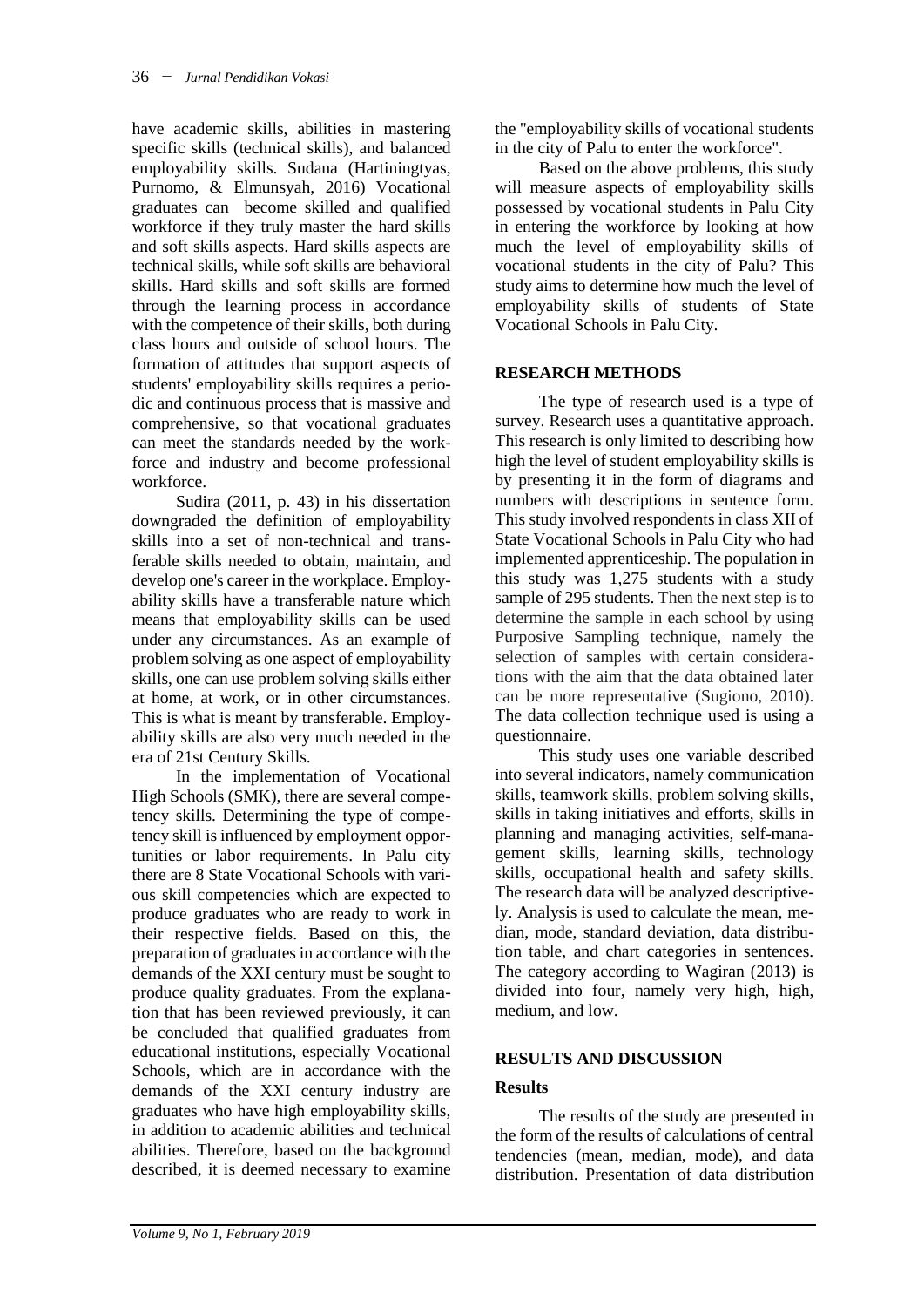includes variants and standard deviations. Next is the presentation of the size of the frequency distribution and interperetation of the research data. Where the interpretation refers to four categories namely very high, high, medium and low. The description of the variable data on employability skills of students of State Vocational Schools in Palu City consists of nine aspects as follows:

#### *Communication Skills*

Communication Measurement of students of State Vocational Schools in the Palu city used questionnaires as many as 10 items. Based on the calculation results using SPSS software, the percentage of the score tendency in the communication skills aspects of the students of State Vocational Schools in Palu can be seen in Figure 1.



Figure 1. Communication Skills Graph

Figure 1 shows that the communication skills of state Vocational students in Palu city generally have a very high category (96%). Achieving scores on the communication skills aspects of the students of State Vocational Schools in Palu obtained a total score of 7,887 from the highest score set at 12,920 so that the score of the communication aspect obtained a percentage of 61.04% from the score with the very high category.

## *Collaboration Skills with TIM*

Measurement of collaboration with the team using questionnaires as many as 6 items. Based on the results of the calculation, the percentage of the tendency to score aspects of the skills of cooperation with the team in students of State Vocational Schools in the city of Palu can be seen in Figure 2.



Figure 2. Graph of Teamwork Skills

Figure 2 shows that the aspect of collaboration skills with the team of state vocational students in the Palu city in general has a very high category (97.2%). The achievement of scores on aspects of cooperation skills with the team obtained a total score of 5,738 from the highest score set at 7,758. so that the score of the aspect of collaboration skills with the Team obtained a percentage of 74.02% of the score in the very high category.

## *Problem Solving Skills*

Measurement of problem solving skills using a questionnaire of 7 items. Based on the results of the calculation, the percentage of score tendency aspects of problem solving skills by students of State Vocational Schools in the city of Palu can be seen in Figure 3.



Figure 3. Problem Solving Skills Diagram

Figure 3 shows that the aspects of problem solving skills by students of State Vocational Schools in the Palu city in general have a very high category (81.7%). The achievement of the score of the problem solving skills aspect by the students of the State Vocational School in Palu obtained a total score of 5,830 from the highest score set at 9,044, so that the score of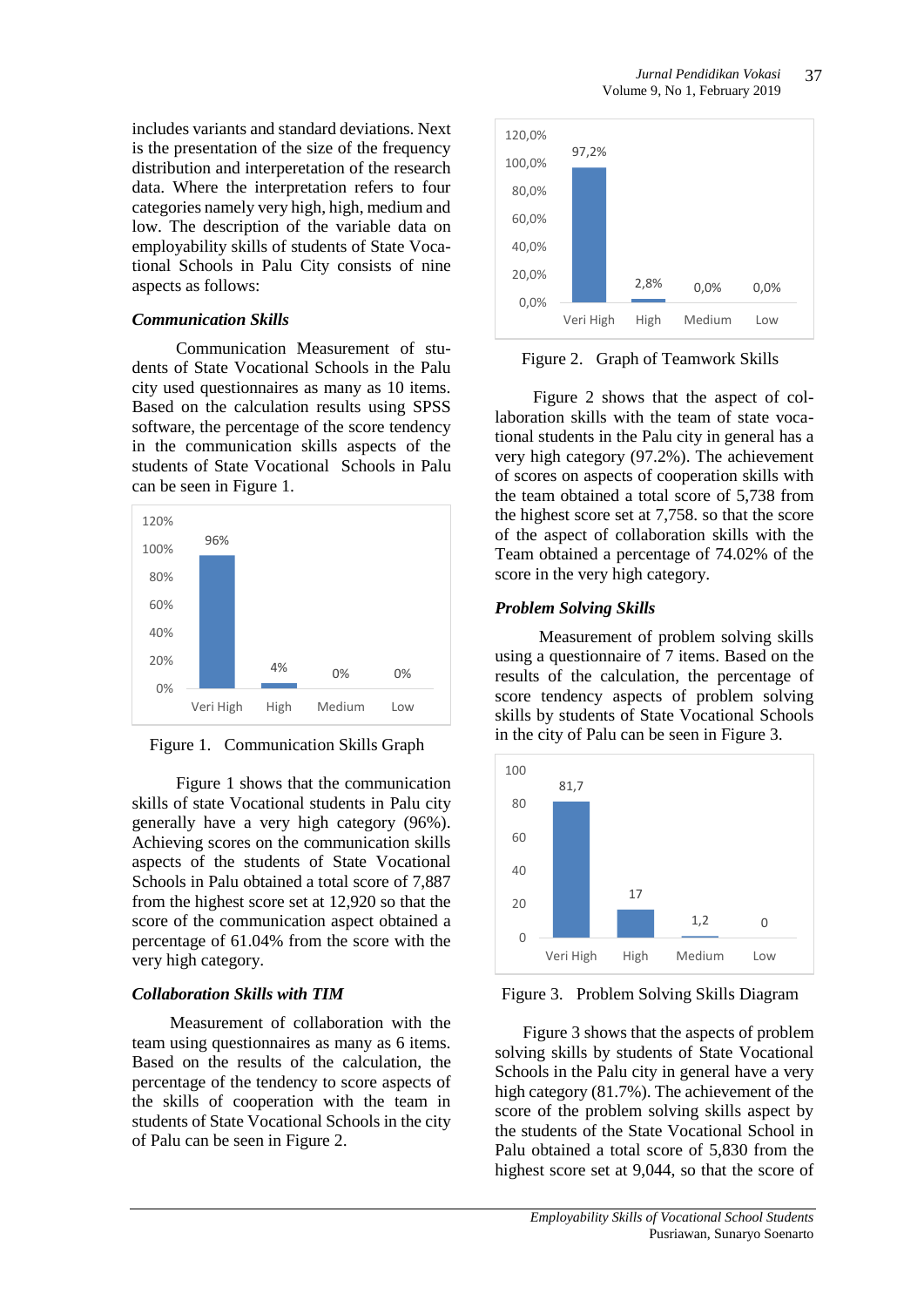the problem solving skills gained a percentage of 64.46% from the score with very high category.

#### *Skills in Taking Initiatives and Trying*

Skill measurement in taking initiatives and trying to use a questionnaire of 5 items. Based on the results of the calculation, the percentage of the score tendency of Skills aspects in taking initiatives and endeavors by students of State Vocational Schools in the city of Palu can be seen in Figure 4.



Figure 4. Skills Diagram in Taking Initiatives and Trying

Figure 4 shows that the Skills aspect in taking initiatives and endeavors by state Vocational School students in the Palu city in general has a very high category (77.1%). Achieving the Skills aspect score in taking initiatives and efforts by the students of State Vocational Schools in Palu obtained a total score of 4,120 from the highest score set at 6,460, so that the skills aspect score in taking the initiative and trying to obtain a percentage of 63.78% of scores with very high categories.

## *Skills Aspects Plan and organize Activities*

Measuring skills for planning and organizing activities using questionnaires as many as 5 items. Based on the results of the calculation, the percentage trend score aspects of the skills of planning and organizing activities by students of State Vocational Schools in the city of Palu can be seen in Figure 5.



## Figure 5. Skills Diagram for Planning and Organizing Activities

Figure 5 shows that the Skills aspect of Planning and organizing Activities by State Vocational School students in the Palu city in general has a very high category (64.4%). Achieving Skills aspect scores Planning and organizing Activities by State Vocational High School students in Palu city obtaining a total score of 4,222 from the highest score set at 6,460, so the Skill Aspect Planning and organizing activities score gets a percentage of 65.36% of the scores with very high categories. Percentage of score tendencies Skills Aspects Planning and managing activities can be seen in Figure 5.

## *Self Management Skills*

Measurement of self-management skills using questionnaires as many as 9 items. Based on the results of the calculation, the percentage of the tendency to score aspects of the skills of Self-Managing skills by students of State Vocational Schools in the city of Palu can be seen in Figure 6.



Figure 6. Self Management Skills Diagram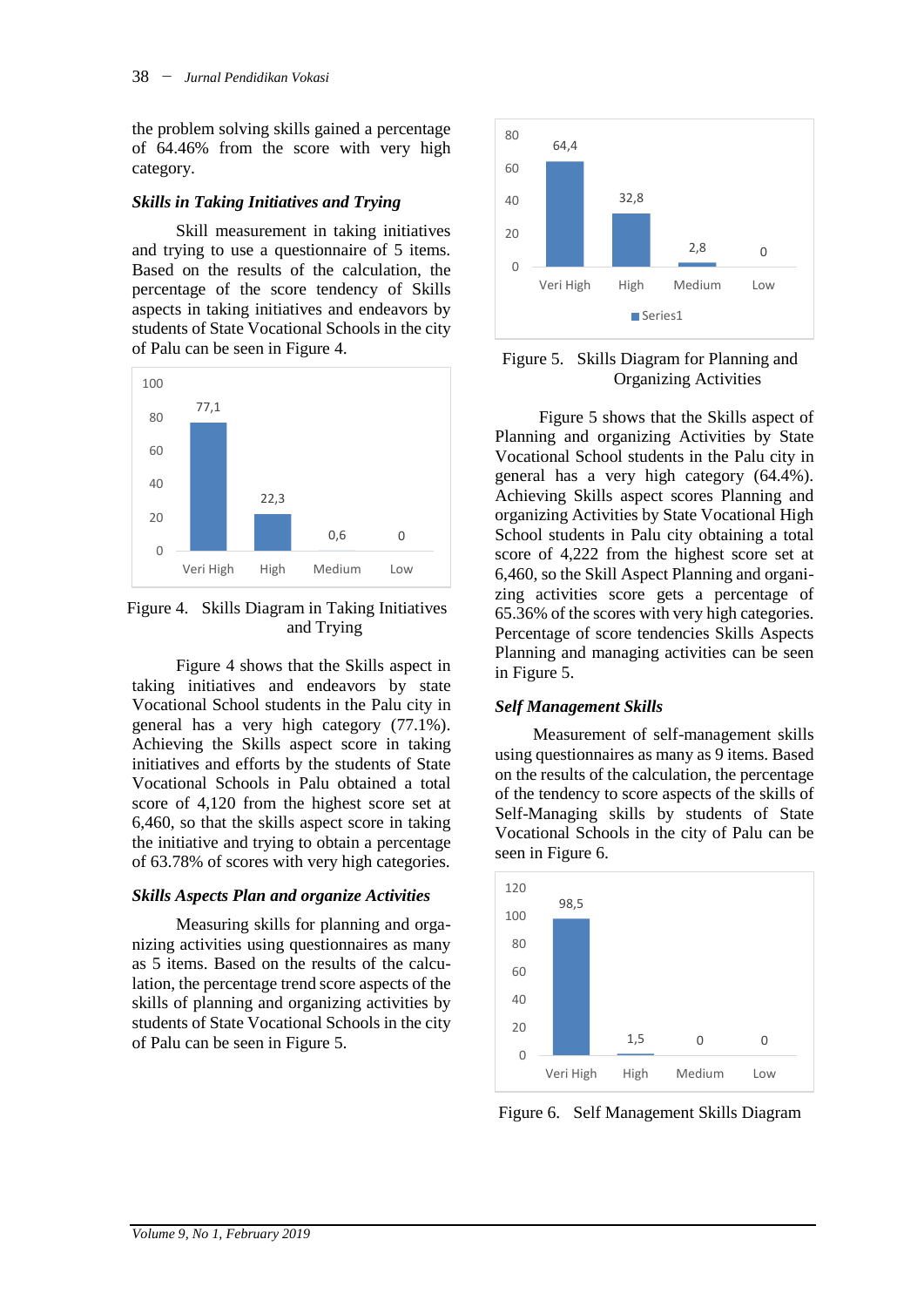Figure 6. shows that the aspects of selfmanagement skills by students of State Vocational Schools in the Palu city generally have a very high category (98.5%). The achievement of the score aspects of the self-managing skills of the students of the State Vocational School in Palu obtained a total score of 8,506 from the highest score set at 6,460, so that the score on the aspects of self-management skills obtained a percentage of 73.15% from the score with very high category.

#### *Skills in Learning*

Measurement of skills in learning using questionnaires as many as 7 items. Based on these results, the percentage of the tendency to score skills aspects in student learning by students of State Vocational Schools in the city of Palu can be seen in Figure 7.



Figure 7. Skills in learning diagrams

Figure 7. shows that the skills aspect of learning by students of State Vocational Schools in the Palu city in general has a very high category (90.7%). Achieving the score of the skill aspect in student learning at the State Vocational School in Palu obtained a total score of 8,506 from the highest score set at 6,460, so the score in the learning skills aspect gained a percentage of 73.15% from the score with the very high category.

## *Skills in Using Technology*

Measuring skills using technology uses a questionnaire of 7 items. Based on the results of the calculation, the percentage of the tendency to score the skills aspects of using technology by students of State Vocational Schools in the city of Palu can be seen in Figure 8.



Figure 8. A skill diagram using technology

Figure 8. shows that the skills aspect of using technology by students of Public Vocational Schools in the Palu city in general has a very high category (90.7%). Achieving the score of the skill aspect using technology obtained a total score of 6,364 from the highest score set at 9,044, so that the score of the skill aspect using technology obtained a percentage of 70.37% of the score with a very high category.

# *Occupational health and safety skills*

Measurement of occupational health and safety skills using questionnaires as much as 4 items. Based on these results, the percentage trend score of the skill aspects of using technology by students of State Vocational Schools in the city of Palu can be seen in Figure 9.



Figure 9. Skills diagram using technology

Figure 9. shows that aspects of occupational health and safety skills generally have a very high category (97.5%). The achievement of the score on the aspects of occupational health and safety skills of the students of the State Vocational School in Palu obtained a total score of 4,060 from the highest score set at 5,168, so that the score on the skill aspect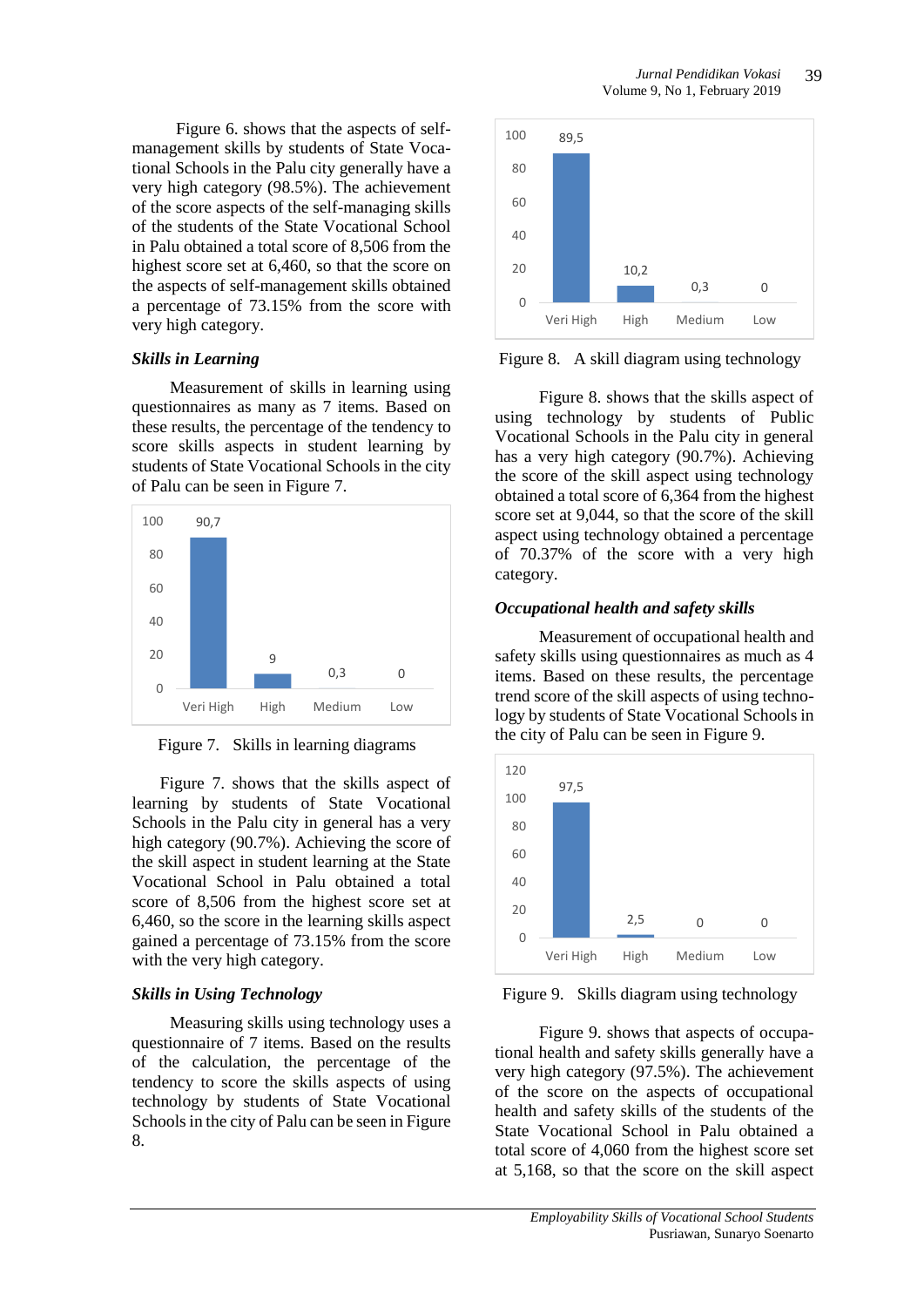using technology received a percentage of 78.56% from the very high category.

| Table 1. Comparison of the Aspect Levels of |  |  |
|---------------------------------------------|--|--|
| <b>Employability Skills of State</b>        |  |  |
| Vocational School Students in Palu          |  |  |
|                                             |  |  |

|                                                   | UILY  |                                  |       |
|---------------------------------------------------|-------|----------------------------------|-------|
| Skills                                            | Mean  | The mean<br>is divided<br>by mom | Rangk |
| Occupational health and<br>safety skills          | 12,6  | 3,14                             | 1     |
| Collaboration Skills with<br>TIM                  | 17,8  | 2,96                             | 2     |
| Self Management Skills                            | 26,3  | 2,93                             | 3     |
| Skills in Learning                                | 19,9  | 2,84                             | 4     |
| Skills in Using Technology                        | 19,7  | 2,81                             | 5     |
| Skills Aspects Plan and<br>organize Activities    | 13,1  | 2,61                             | 6     |
| Problem Solving Skills                            | 18,05 | 2,58                             | 7     |
| <b>Skills in Taking Initiatives</b><br>and Trying | 12,8  | 2,55                             | 8     |
| <b>Communication Skills</b>                       | 24,4  | 2,44                             | 9     |

If sorted according to the highest average value to the lowest average value, the levels of the student's skills in order are occupational health and safety skills, teamwork, self-management, learning, using technology, planning and organizing activities, solving

problems, take initiative and effort and communication.

#### **Discussion**

The results of the study indicate that the level of employability skills of vocational students in Palu is generally categorized as very high. If viewed from the level of vocational student employability skills in each aspect, the highest employability skill of the SMK students in the Palu is in the aspect of occupational health and safety skills with an average value of 3.14; and the lowest aspect of the employability skill is in the communication aspect with an average value of 2.44.

The results showed the highest aspects of the employability skills of state Vocational High School students in Palu city were occupational health and safety aspects. This is possible for this aspect to be easier to be taught and trained to students in the learning process. Likewise the aspects of teamwork, self-management, learning, using technology and communication which are the next ranks. As with the aspects of planning and managing activities, solving problems, taking precursors and trying. These aspects are strongly influenced by high-level thinking skills (HOTS). This really depends on the level of students' ability to develop these skills.



Figure 10. Graph of Comparison of Aspect Levels of Employability Skills of Vocational School Students in Palu City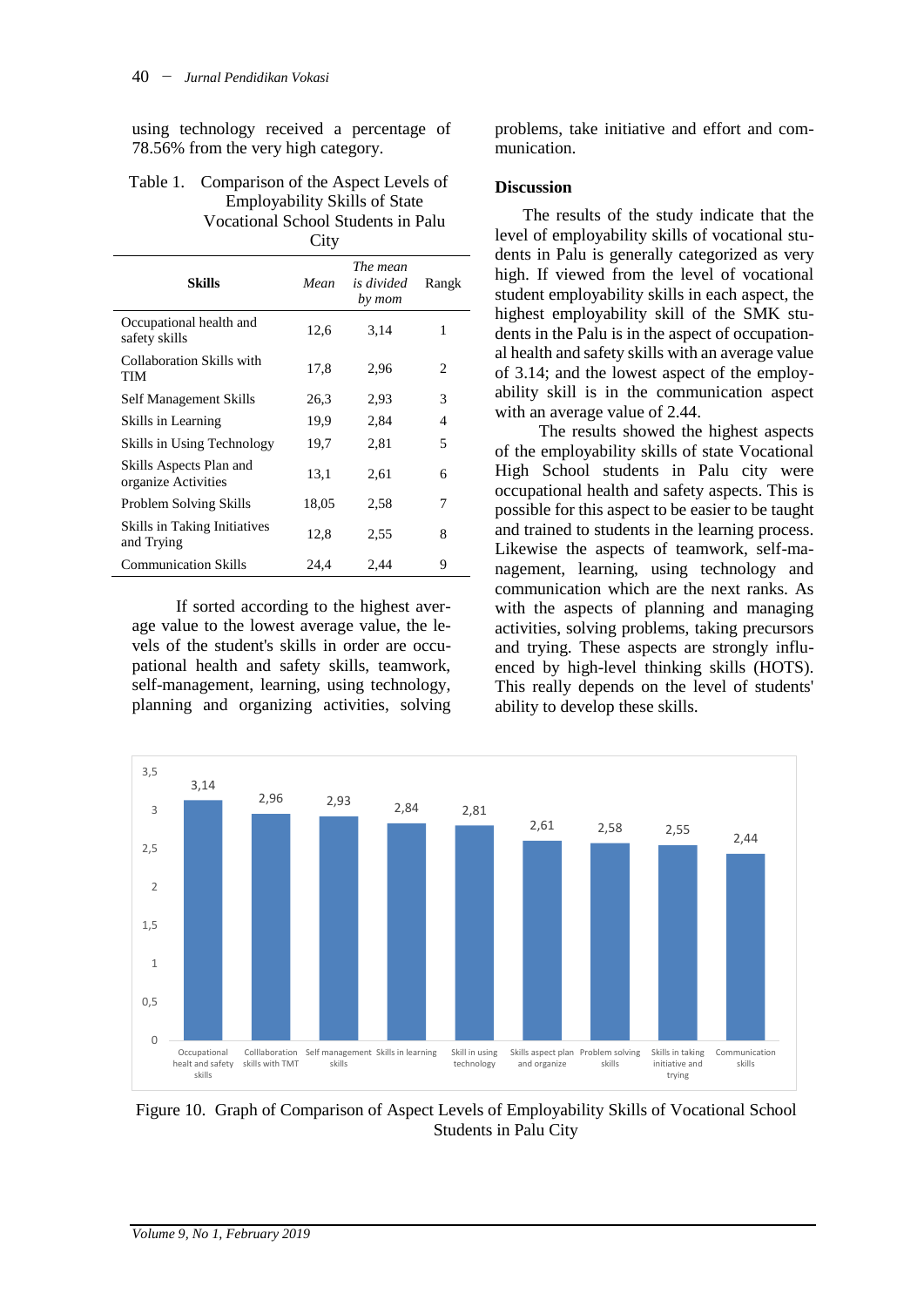At present the world of work requires workers who not only have technical skills, but also employability skills. Indeed aspects of employability skills can be taught and developed in the classroom environment through the right learning approach. This is in accordance with the research conducted by Philip et al. (2015) which states that at the beginning of the curriculum, employability skills can be developed through learning where the curriculum compilers are required to participate in DUDI. [Asonitou](https://www.researchgate.net/profile/Sofia_Asonitou) (2015) explains that attitudes, methods and practices need to be re-examined in relation to teaching and learning approaches, assessment and work-based education.

As the results of the research conducted by Lane (2016), that collaborative learning allows students not only academic learning, but also to develop interpersonal and group skills needed for teamwork, developing leadership skills and improving communication skills. Furthermore, according to Cleary, Flynn, Thomasson, Alexander, & McDonald (2007) employability skills can be developed through academic assignments, work practices, industry-based learning, and cooperative learning integrated with work. In addition, it can also be done in various activities such as work experience, problem-based learning, and projectbased learning (Smith & Comyn, 2003). Human factors or attitudes of educators and students who are directly involved to ensure the success of the learning process will make students see, understand and be confident in applying knowledge. This will benefit students before entering the work environment after graduation because they can have many employability skills. Gowsalya & Kumar (2015) in their study stated that work skills are needed. Being clever in one skill cannot facilitate other competencies. Therefore a job applicant must be multi-tasking in getting and maintaining a job. Kavoura (2013) explained that the way to communicate students with the public in various sectors needs to be considered by organizations and countries. On the other hand Sakas, Vlachos, Nasiopoulos (2014) in his study stated that Technology underlies the development of competitive advantage.

#### **CONCLUSION**

The level of employability skills of vocational students in Palu is generally cate-

gorized at a very high level. If viewed from the level of vocational student employability skills in each aspect, the highest employability skill of the SMK students in Palu is in the aspect of occupational health and safety skills with an average value of 3.14; and the lowest aspect of the employability skill is in the communication aspect with an average value of 2.44. The high level of employability skills of the students of State Vocational Schools in Palu should be a supporting factor for students to get decent work and in accordance with their competency skills so that stakeholders can really use it well.

#### **REFERENCES**

- Bennett, T. M. (2006). *Defining the importancei of employability skills in career/technical education.* Dissertation (unpublished)*.* Auburn, Alabam: the Graduate Faculty of Auburn University
- Clark, L. & Winch, C. (2007). *Vocational Education International Approaches, Developments and Sistems.* New York: Routledge.
- Cleary, M., Flynn, R., Thomasson, S., Alexander, R., & McDonald, B. (2007*). Graduate employability skills*: *Prepared for the business, industry and higher education collaboration council.*  Melbourne: Precision Consultancy.
- Esposto, A., & Meagher, G.A. (2007).*The future demand for employability skills and the implications for the VET system*. Rereieved 27 October 2017 from [http://www.avetra.org.au/publications/12](http://www.avetra.org.au/publications/12-Esposto.pdf) [-Esposto.pdf](http://www.avetra.org.au/publications/12-Esposto.pdf)
- Gibb, J. (2004). *Generic skills in vocational education and training.* Adelaide SA: National Centre for Vocational Education Research Ltd
- Gowsalya, G., & Kumar, A. (2015). Employability Skill: A Literature Review. *International Journal of Advance Research in Computer Science and Management Studies, 3*(3) 353-360
- Hanafi, I. (2012). Re-orientasi keterampilan kerja lulusan pendidikan kejuruan. *Jurnal Pendidikan Vokasi, 2*(1). doi[:https://doi.org/10.21831/jpv.v2i1.10](https://doi.org/10.21831/jpv.v2i1.1021)